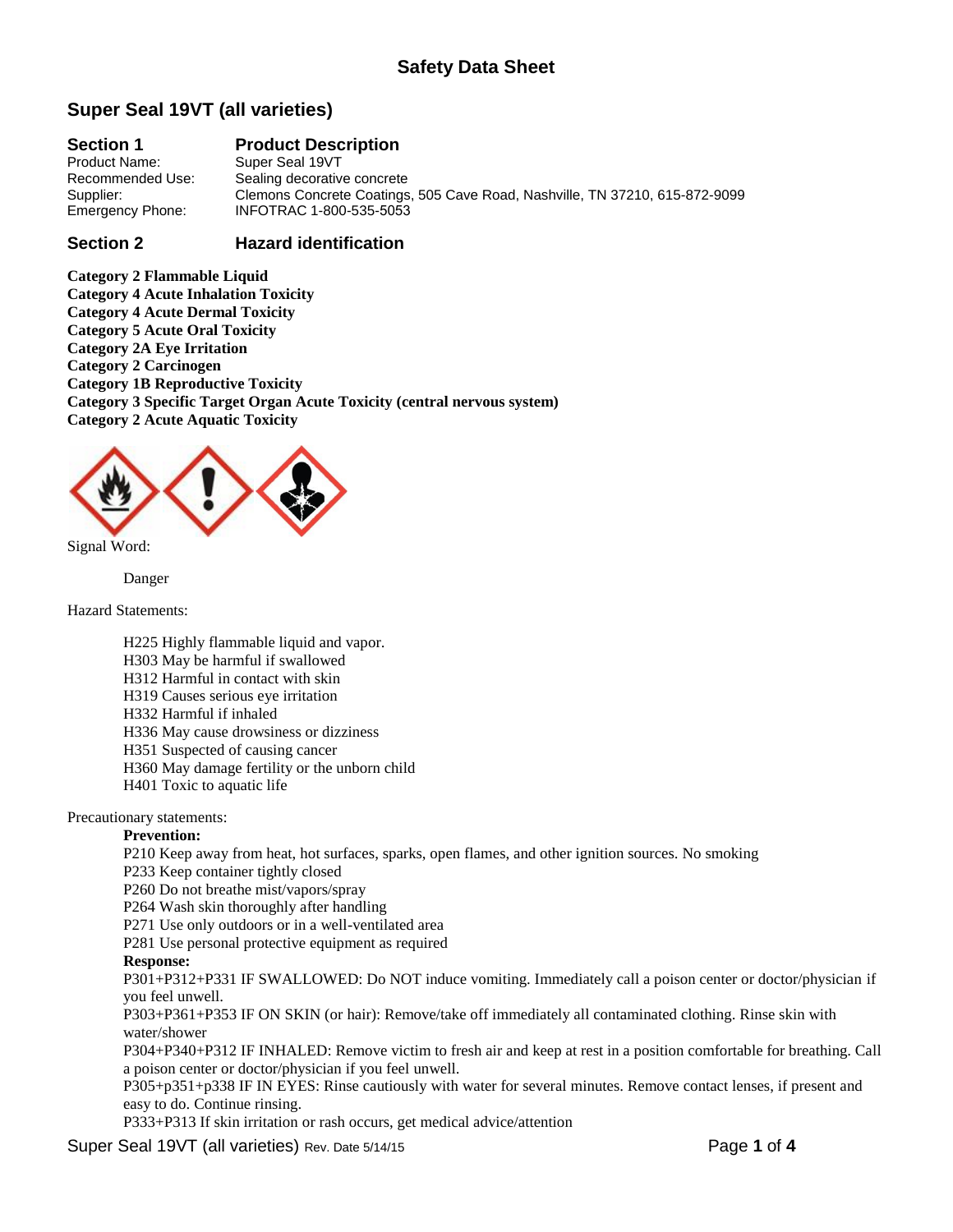# **Safety Data Sheet**

P370+P378 In case of fire: Use dry sand, dry chemical, or alcohol-resistant foam for extinction **Storage:** P403+P233+P235 Store in a well-ventilated place. Keep container tightly closed. Keep cool. **Disposal:**

P501 Dispose of contents/container in accordance with local/federal regulations.

# **Section 3 Composition/ Information on Ingredients**

|                              | CAS#          | <b>OSHA PEL(TWA)</b> | <b>ACGIH(TLV-TWA)</b> | Conc.(wt. %)  |
|------------------------------|---------------|----------------------|-----------------------|---------------|
| Acrylic Polymer              | Proprietary   | Not established      | Not established       | $18.0 - 20.0$ |
| t-Butyl Acetate              | 540-88-5      | $200$ ppm            | $200$ ppm             | $60.0 - 80.0$ |
| Light Solvent Naphtha        | 64742-95-6    | Not established      | Not established       | $1.0 - 3.1$   |
| bis (2-ethylhexyl) phthalate | 117-81-7      | 5 ppm                | 5 ppm                 | $0.1 - 0.2$   |
| Benzene, trimethyl           | 25551-13-7    | 25 ppm               | 25 ppm                | $1.6 - 1.9$   |
| Glycol Ether                 | Proprietary   | 50 ppm               | 20 ppm                | $1.0 - 2.0$   |
| Solvent Naphtha              | Proprietary   | 17 ppm               | 5 mg/ $m3$            | $5.0 - 10.0$  |
| 1,2,4-Trimethylbenzene       | 95-63-6       | 25 ppm(1989 std.)    | 25 ppm                | $0.9 - 1.7$   |
| Cumene                       | $98 - 82 - 8$ | 50 ppm               | 50 ppm                | $0.2 - 0.3$   |
| Naphthalene                  | $91 - 20 - 3$ | 10 ppm               | 10 ppm                | $0.0 - 0.4$   |
| Mixed xylene isomers         | 1330-20-7     | $100$ ppm            | $100$ ppm             | $0.0 - 0.2$   |

## **Section 4 First Aid Measures**

#### **Emergency First Aid Procedures**

**Skin:** Clean material from skin with acetone, then wash with soap and water followed by moisturizer. If irritation persists, contact a physician.

**Eyes:** Flush with a gentle but large stream of clean water for 15 minutes, lifting the lower and upper eyelids occasionally. Remove contact lenses if able. Call a physician if irritation persists.

**Inhalation:** Move to fresh air and provide oxygen if breathing is difficult. Seek medical attention.

**Ingestion:** DO NOT INDUCE VOMITING. Give large quantities of water. Do not give milk or alcoholic beverages. If vomiting occurs spontaneously, keep head below hips to prevent aspiration of liquid into the lungs. Get medical attention immediately.

#### **Section 5 Firefighting Procedures**

**Suitable Extinguishing Media:** Dry chemical, CO2, alcohol-resistant foam

**Unsuitable Extinguishing Media:** High-volume water jet

**Flash Point (TCC):** 40° F

#### **Flammable Limits (% volume in air for solvents): LEL=**1.2 **UEL=**6.9

**Special Fire Fighting Procedures:** Evacuate area and fight fire from a distance. Firefighters wear NIOSH approved self-contained breathing apparatus. Cool containers exposed to fire with water. Vapors are heavier than air and may travel along the ground to distant ignition sources. Do not allow runoff from firefighting to enter drains or water courses.

#### **Section 6 Spill or Leak Procedures**

**Steps to Take if Material is Released or Spilled:** No health affects expected from the clean-up of the material if contact can be avoided. Follow the protection information found in Section 8 of this SDS. Ventilate the contaminated area. Prevent the spread of spilled material by using a suitable absorbent material or sand dam.

#### **Section 7 Handling and Storage**

**Normal Handling:** Always use good industrial hygiene practices and safety guidelines.

**Storage:** Store material in its original container. Keep containers tightly closed when not in use. Keep material away from open flame, sparks, or other sources of heat and ignition.

**Waste Disposal Method:** Liquid material is an ignitable waste (D001). Dispose of material in accordance with federal, state, and local quidelines.

**Special Precautions:** Use proper bonding/grounding techniques to avoid static buildup/discharge, which can ignite vapors. Empty containers may contain explosive levels of vapor. Do not cut, drill, or weld on or near the containers.

#### **Section 8 Protection Information**

**Respiratory Protection:** Use NIOSH-approved organic vapor respirator when exposure levels can't be kept below limits.

**Ventilation:** Provide adequate mechanical ventilation to keep exposure levels below TLV's.

**Protective Gloves:** Wear impervious chemical gloves.

**Eye Protection:** Wear chemical safety glasses.

**Other Protective Clothing or Equipment:** As needed to prevent repeated/prolonged contact.

Super Seal 19VT (all varieties) Rev. Date 5/14/15 Page **2** of **4**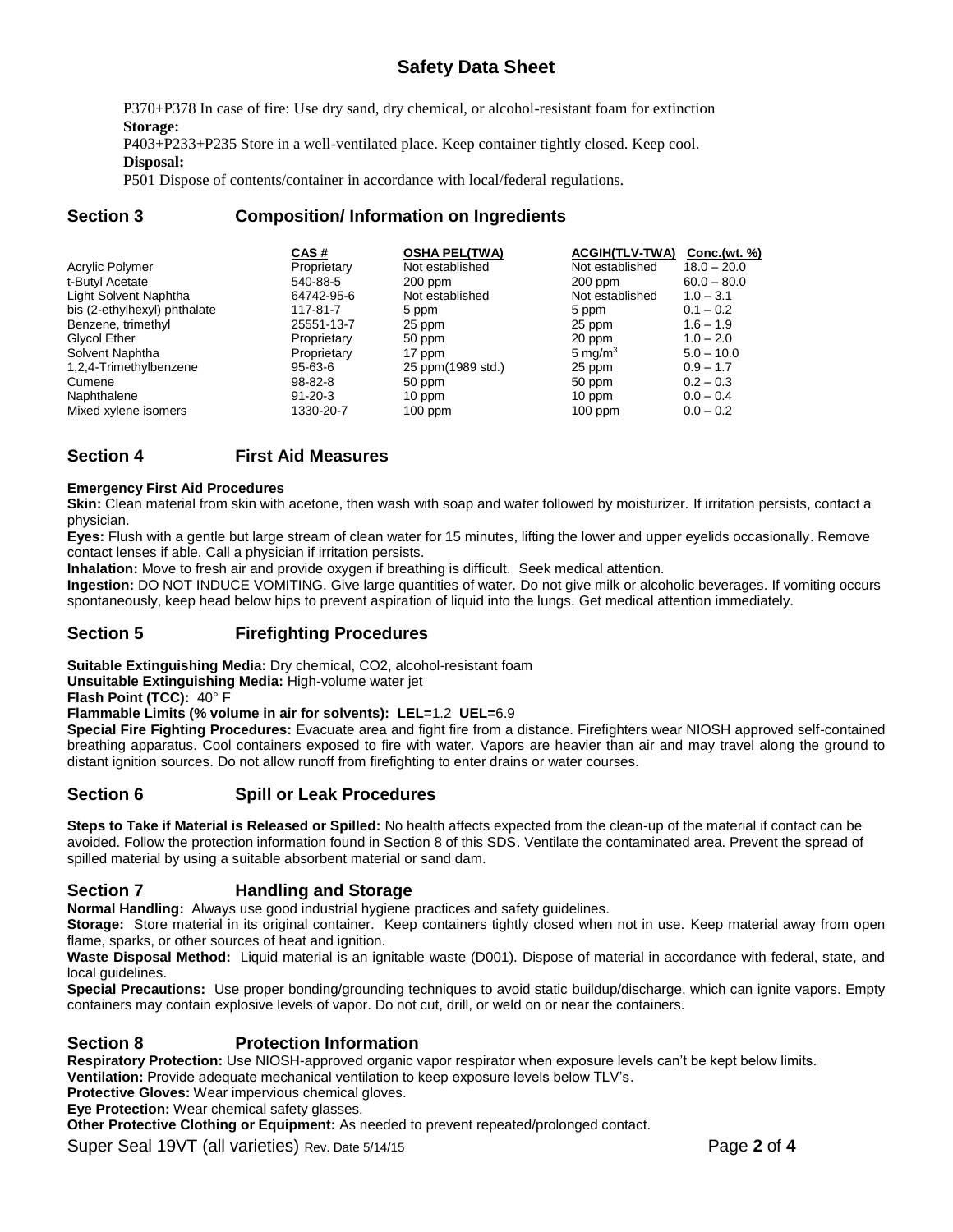# **Safety Data Sheet**

**Work/Hygienic Practices:** Use only in adequately-ventilated area unless recommended respiratory protection is used. Wash thoroughly with soap and water after handling and before eating, smoking, or using washroom. If clothes become contaminated, change to clean clothing and wash contaminated clothes before re-use.

### **Section 9 Physical Data**

**Appearance:** Clear to amber liquid **Odor:** Camphor-like **Odor Threshold:** 71 ppb **pH:** None **Freezing/Melting Point:** -72° F **Boiling Point:** 208° F **Flash Point:** 40° F **Evaporation Rate:** 2.8 (butyl acetate = 1) **Flammability (solid, gas):** Flammable Liquid **Lower/Upper Flammability:** 1.2-6.9 **Vapor Pressure:** 55 hPa at 20° C **Vapor Density:** No data available **Density:** 0.91 g/cc **Solubility:** 7.8 mg/l in water **Partition Coefficient:** No data available **Auto-ignition Temperature:** 850° F **Decomposition temperature:** No data available **Viscosity:** 14-17 centipoise

#### **Section 10 Reactivity Data**

**Reactivity:** Stable **Hazardous Polymerization:** Should not occur.

**Conditions to avoid:** Prevent vapor accumulation. Avoid heat and flames. **Incompatibility (Materials to Avoid):** Strong oxidizers, acids, alkalies, nitrates. **Hazardous Decomposition (Byproducts):** Carbon monoxide, carbon dioxide, isobutylene, and acetic acid.

## **Section 11 Toxicity Data**

**Routes of Exposure:** Inhalation, Ingestion, eyes, and Skin. **Acute Toxicity Lethal Doses (ATE):**

LC50 (inhl) 15.5 mg/l LD50 (oral) 4949 mg/kg LD50 (skin) 2525 mg/kg

#### **Health Hazards:**

**Acute:** May cause eye, skin, gastrointestinal, and lung irritation. May cause central nervous system depression.

**Chronic:** Prolonged and repeated exposures to high concentrations may liver and kidney damage.

**Skin Contact:** May cause irritation and redness. Prolonged or repeated exposure can cause defatting and drying of the skin which may result in a burning sensation and a dried, cracked appearance.

**Eye Contact:** Causes redness, tearing, irritation of the eyes. Direct contact may will cause moderate eye irritation.

**Inhalation:** May cause headache, nausea, dizziness, and loss of coordination. Continued inhalation may result in unconsciousnes. **Ingestion:** May be harmful if swallowed. Aspiration of the material into the lungs can cause chemical pneumonitis, which can be fatal.

**Carcinogen:** Contains trace amounts of Napthalene (0.0-0.4% w/w), Cumene (0.2 – 0.3% w/w), Light Solvent Naphtha (1.0 – 3.1% w/w), and bis(2-Ethylhexyl) phthalate (0.1 – 0.2% w/w), which are IARC category 2B possible carcinogen. **Aggravation of Pre-existing Conditions:** Persons with pre-existing skin, eye, or lung disorders may be more susceptible to the

effects of the substance.

## **Section 12 Ecological Data**

**Acute Toxicity to Fish:** LC50 (96 hr) 5.9 mg/L (Calculated) **Acute Toxicity to Aquatic Invertebrates:** EC50 (48 hr) 1.7 mg/L (Calculated) **Toxicity to Aquatic Plants:** EC50 algae 10.0 mg/L (Calculated) **Toxicity to Microorganisms:** High concentrations may be harmful to sewage treatment plant microbes. **Chronic Toxicity to Fish:** No data available **Chronic Toxicity to Aquatic Invertebrates:** No data available **Persistence and Degradability:** Expected to degrade readily and rapidly in the presence of oxygen **Bioaccumulation Potential:** This material is not expected to bioaccumulate. **Mobility in the Soil:** Expected to move slowly in soil and water. **Other Adverse Effects:** No data available.

Super Seal 19VT (all varieties) Rev. Date 5/14/15 Page **3** of **4**